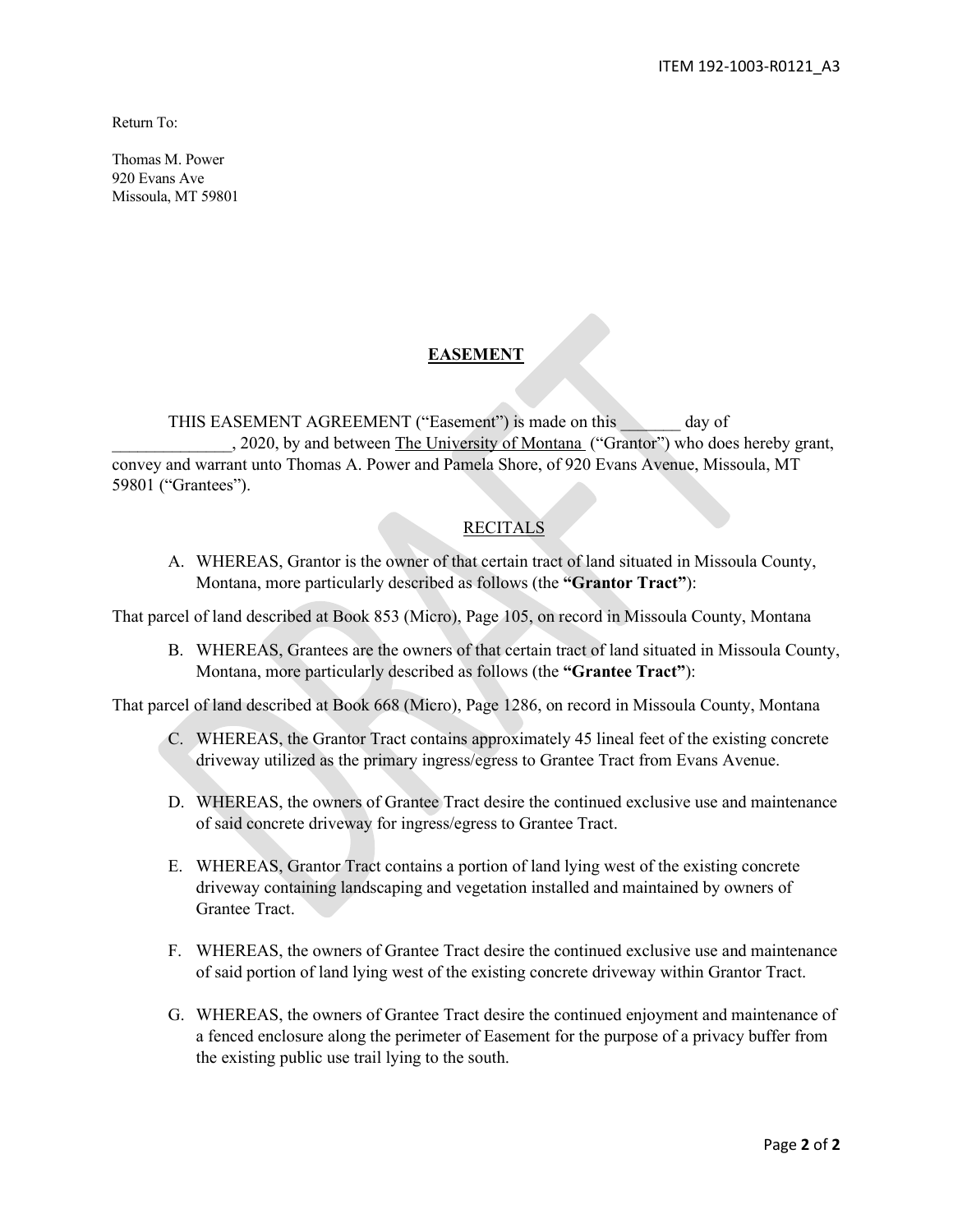- H. WHEREAS, the owner of Grantor Tract desires to maintain oversight of vegetation and landscaping on that portion of land lying east of the existing concrete driveway within Grantor Tract.
- I. WHEREAS, Grantor agrees to grant an easement in favor of Grantees for ingress/egress and exclusive use over a portion of the Grantor Tract, on the terms and conditions set forth below.

NOW, THEREFORE, for valuable consideration, the receipt and sufficiency of which is hereby acknowledged, Grantor and Grantees do hereby agree as follows:

- 1. Recitals. The parties agree that the foregoing recitals are true and correct, and are hereby incorporated into this Easement.
- 2. Grant of Easement. Grantor hereby grants unto Grantee a permanent easement, encompassing 2,625 sq. ft. of the Grantor Tract for the purposes described herein and as more particularly described in the attached Exhibit A.
- 3. Purpose. This Easement is granted solely (1) for the purpose of ingress/egress via the existing concrete driveway and ; (2) and exclusive use of the lands encompassed by Easement.
- 4. Location. The location of the Easement is outlined in **Exhibit A**.
- 5. Improvements and Maintenance. Grantee may maintain and/or improve the existing concrete driveway in its current position. Grantee may maintain landscaping and vegetation on that portion of land lying west of the existing concrete driveway. Vegetation and maintenance of that portion of land lying east of the existing concrete driveway shall be a coordinated effort between Grantor and Grantees.
- 6. Enforcement and Governing Law. This Easement shall be interpreted, construed, and enforced according to the laws of the State of Montana. Additionally, if any party hereto brings a civil action to enforce the provisions of this Easement, then the prevailing party shall be entitled to reasonable attorney fees and costs.
- 7. Binding Effect. The rights and obligations within this Easement shall inure to the benefit of and be binding upon the successors and assigns of each party who have or acquire an interest in or to any real property described herein.
- 8. Appurtenant Nature of Easement. This Easement is and shall be deemed for the benefit of and appurtenant to the Grantee Tract and, in accordance with Mont. Cond Ann. § 70-20-308, shall pass with and be included in any transfers, conveyances, partitions, subdivisions, or encumbrances of the Grantee Tract, whether or not the easement is mentioned or included in any such deed, conveyance or encumbrance.
- 9. Entire Agreement. This Easement contains the entire agreement of the parties, and no prior written or oral representations, inducements, agreements, promises or undertakings which alter, modify, add to or supplement the terms and conditions of this Easement shall have any force or effect. No modification of or amendment to the terms of this Easement shall be deemed effective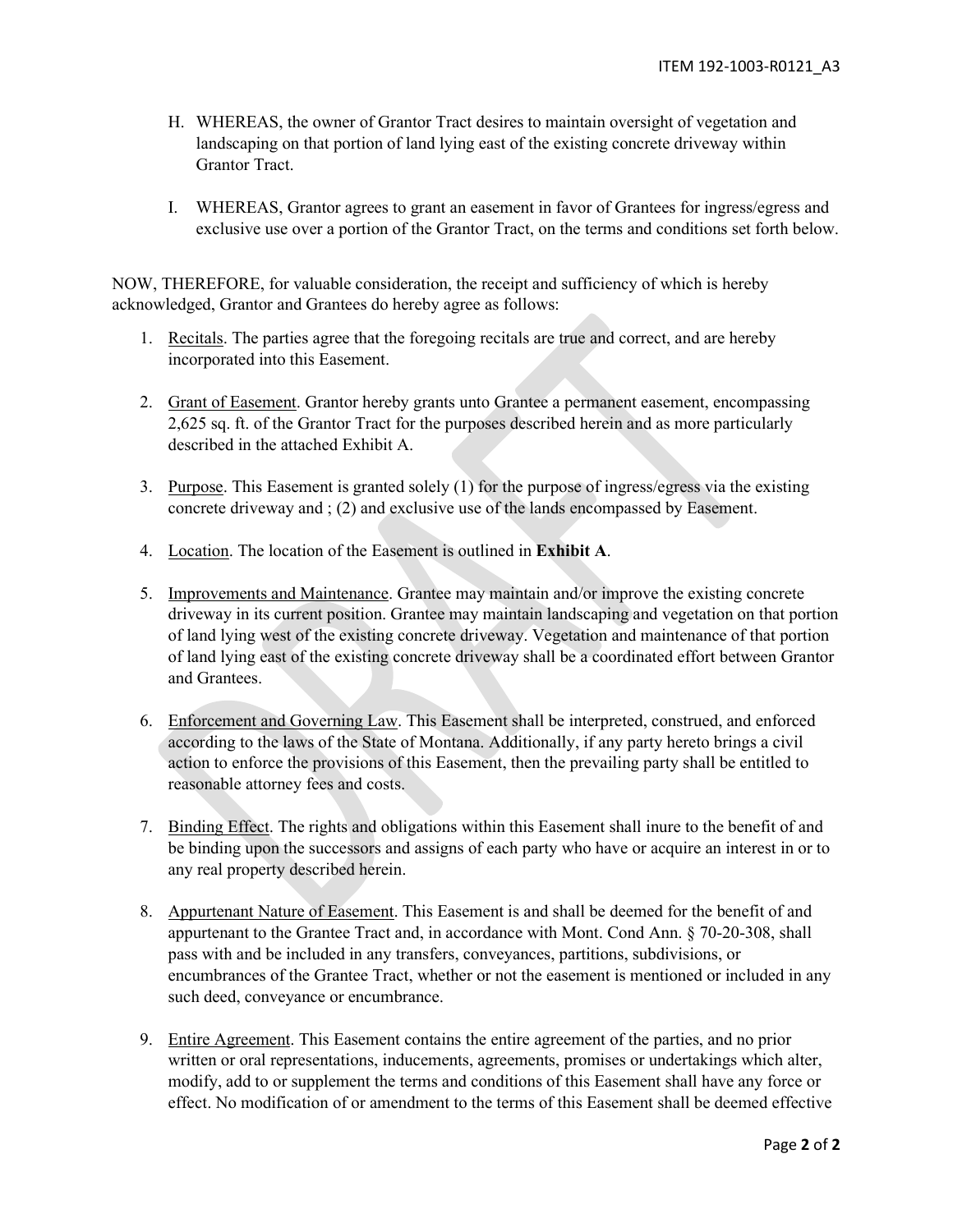unless the same shall be in writing and executed by the party to be bound by such modification or amendment.

10. Authority to Execute. Grantor and Grantees warrant and covenant that they are the owners of the properties affected by this Easement and have full right and authority to grant and receive the easement described herein.

IN WITNESS WHEREOF, the parties have executed this Easement effective as of the day and year first written above.

GRANTOR:

| STATE OF                                                              |  |
|-----------------------------------------------------------------------|--|
| COUNTY OF                                                             |  |
| This instrument was signed or acknowledged before me on<br>, 2020, by |  |
| ,(owner of record).                                                   |  |
|                                                                       |  |
|                                                                       |  |
|                                                                       |  |
|                                                                       |  |
| Notary Signature                                                      |  |
| <b>GRANTEES:</b>                                                      |  |
|                                                                       |  |
|                                                                       |  |
|                                                                       |  |
| <b>STATE OF</b>                                                       |  |
| COUNTY OF                                                             |  |
|                                                                       |  |
| , (owner of record).                                                  |  |